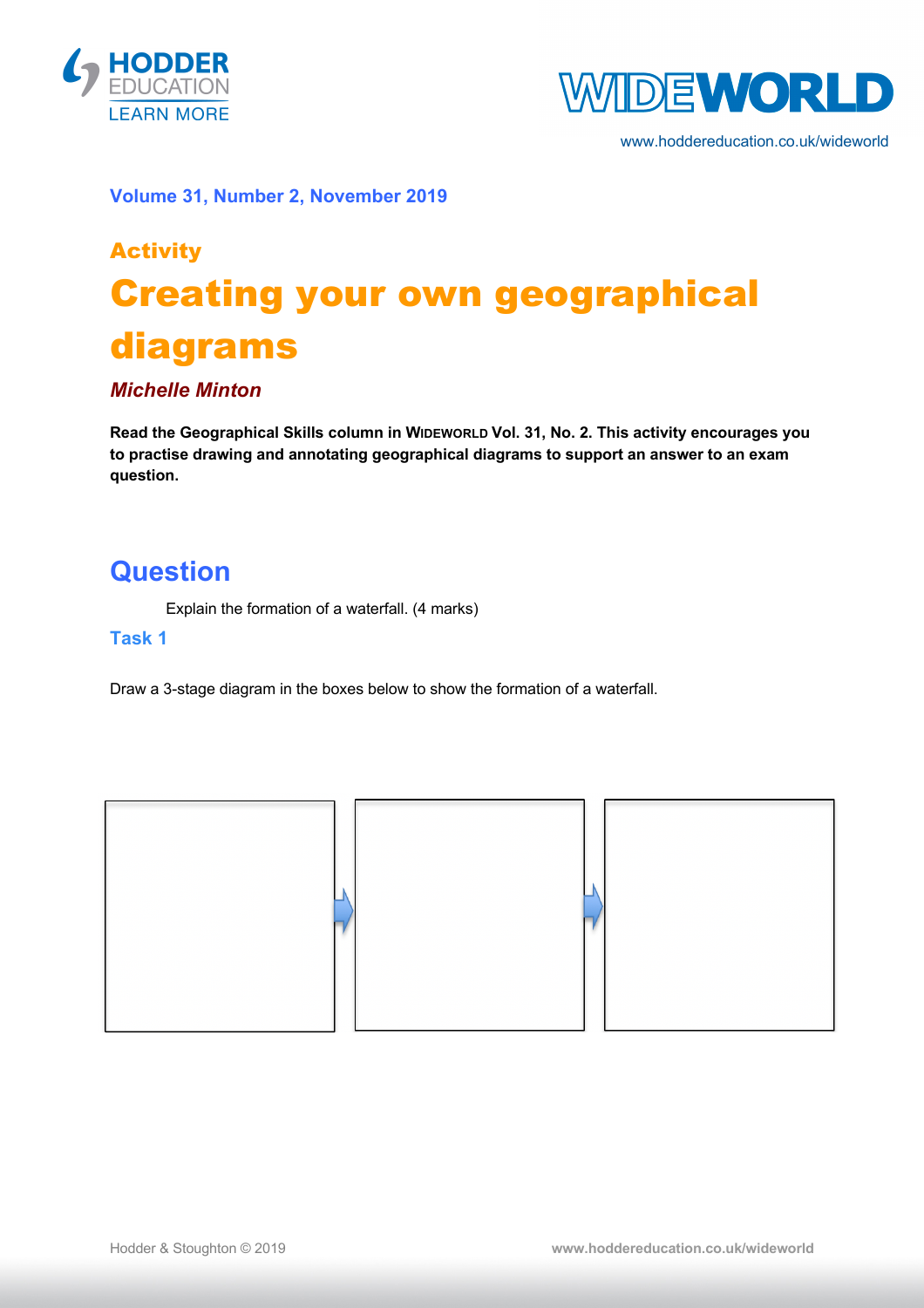



www.hoddereducation.co.uk/wideworld

#### **Task 2**

Annotate each diagram to **explain** what is happening — how and why has a waterfall formed?

#### **Task 3**

Use your annotated diagrams to write an answer to the exam question.

#### **Task 4**

Use the mark scheme below to give yourself a mark out of 4. If you have not achieved full marks, use the mark scheme to improve your answer further.

|             | <b>Description</b>                                                          |
|-------------|-----------------------------------------------------------------------------|
| Level 2     | Demonstrates accurate knowledge of erosional processes and waterfall        |
| 3–4 marks   | formation.                                                                  |
|             | Shows clear geographical understanding of how erosional processes and       |
|             | rock type lead to the formation of a waterfall. Explanations are developed. |
| Level 1     | Demonstrates some knowledge of erosional processes and waterfall            |
| $1-2$ marks | formation.                                                                  |
|             | Shows limited geographical understanding of how erosional processes and     |
|             | rock type lead to the formation of a waterfall. Explanations are partial.   |
| 0           | No relevant content.                                                        |